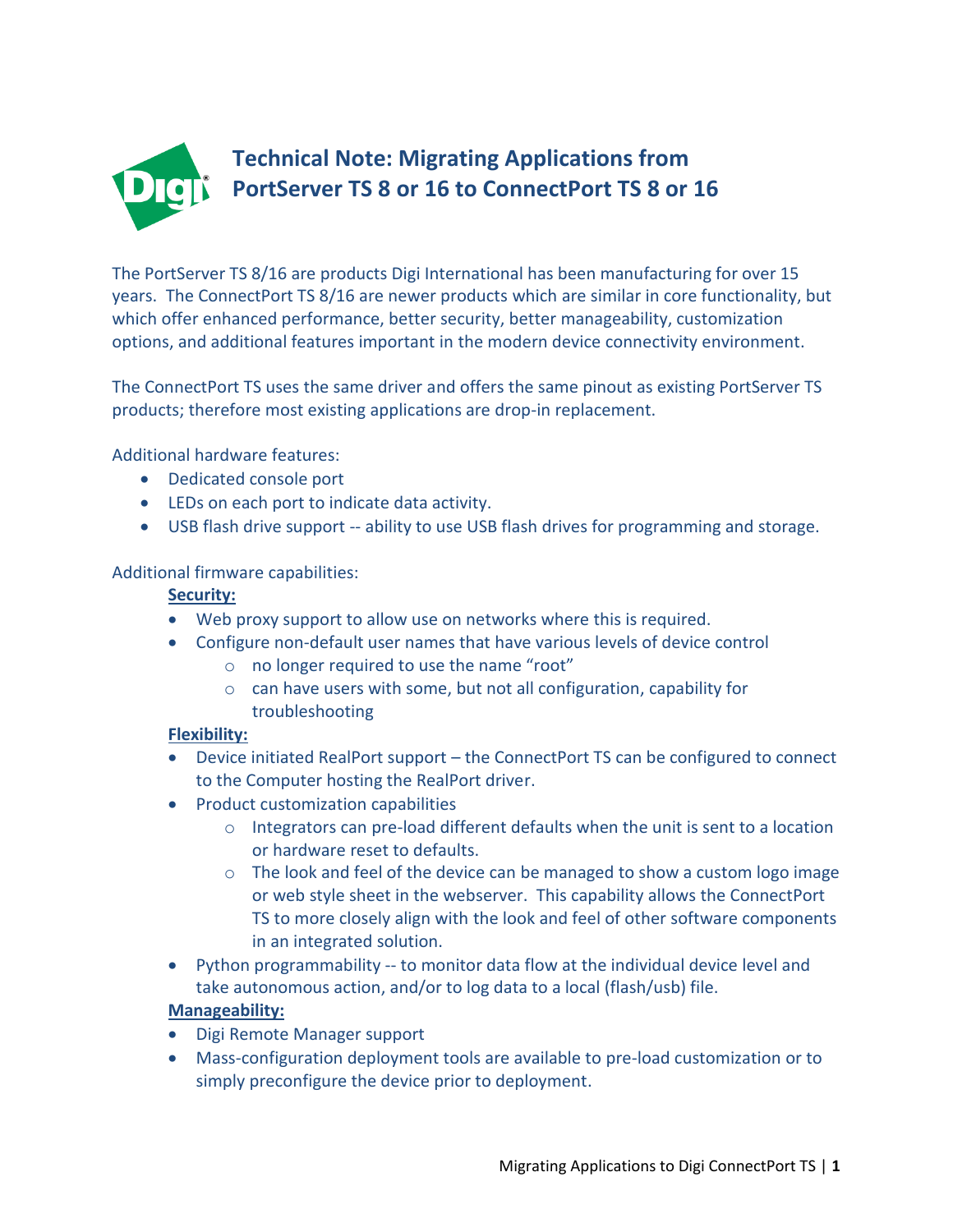# **Configuring the ConnectPort TS for the most typical applications**

This technical note is intended for solution implementers and describes how to implement typical configurations analogous to PortServer TS configurations via web and via cli.

**Via the Web**: Most initial testing of the product is done via the web page. The Web page of the ConnectPort TS is very similar to the PortServer TS configuration web page.

Serial port profile options are provided under the serial ports supporting the different connection profile types: (RealPort, Console Management, TCP Sockets, UDP Sockets, Serial Bridge, Local Configuration, Industrial Automation, Modem Emulation, and Custom). These generally behave similarly with default options that are generally compatible with the default options offered by the PortServer TS 8 and 16.

Login: root/dbps

For RealPort:

Configuration  $\rightarrow$  Serial Ports $\rightarrow$  Port# $\rightarrow$  Profile: Realport  $\rightarrow$  Apply Configuration $\rightarrow$ Serial Ports $\rightarrow$ Port#-->Copy—Select all ports $\rightarrow$ Apply

For TCP Sockets:

Configuration  $\rightarrow$  Serial Ports $\rightarrow$  Port# $\rightarrow$  Profile: TCP Sockets Scroll Down to Basic Serial settings Baud rate: 38400 {other flow control settings as needed}  $\rightarrow$  Apply Configuration  $\rightarrow$  Serial Ports $\rightarrow$  Port#-->Copy—Select all ports $\rightarrow$  Apply

The network configuration supports DHCP or static IP for IPv4.

**Via the Dedicated Console Port:** The configuration of the product is similar to PortServer in many respects. The dedicated console port is configured for 9600 8, N, 1 and uses the same pinout as the numbered ports. These commands can also be given via ssh or telnet.

Slight differences in syntax: For those customers used to configuring using the "#>set profile options, this is now #>set profile profile=[value] port=## instead of #>set profile profile=[value] range=##

Note: the values for serial ports are now all managed under #>set serial port=## instead of set port set line & set flow.